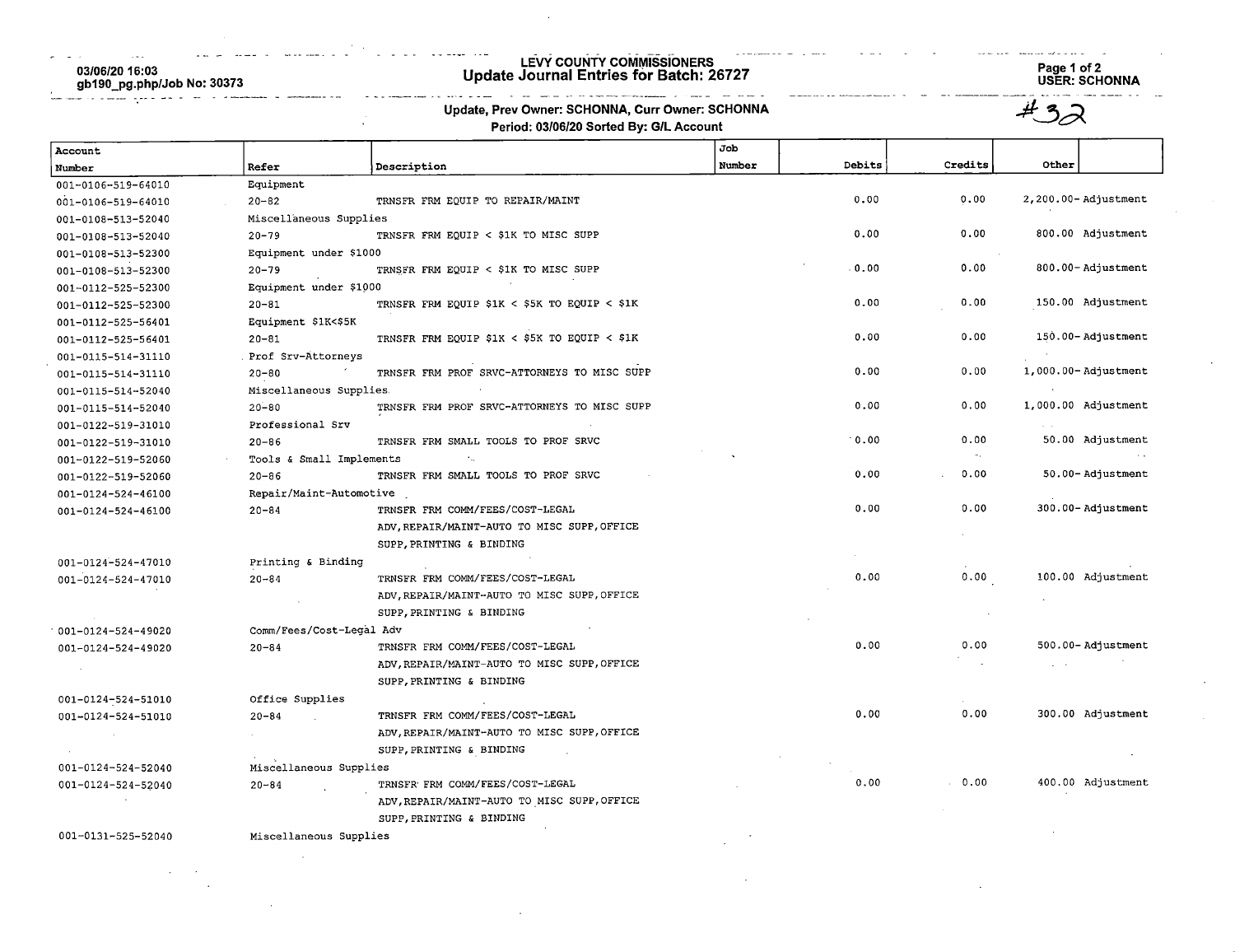03/06/20 16:03

gb190\_pg.php/Job No: 30373

the company and the

# LEVY COUNTY COMMISSIONERS Update Journal Entries for Batch: 26727 Page 2 of 2

المالي المناسب

 $\sim$   $\sim$   $\sim$ 

Page 2 of 2<br>USER: SCHONNA

#### Update, Prev Owner: SCHONNA, Curr Owner: SCHONNA Period: 03/06/20 Sorted By: G/L Account

| Account            |                          |                                           | Job    |        |         |                             |
|--------------------|--------------------------|-------------------------------------------|--------|--------|---------|-----------------------------|
| Number             | Refer                    | Description                               | Number | Debits | Credits | Other                       |
| 001-0131-525-52040 | $20 - 85$                | TRNSFR FRM MISC SUPP TO CLOTHING          |        | 0.00   | 0.00    | 30.00-Adjustment            |
| 001-0131-525-52050 | Clothing & Wearing Apprl |                                           |        |        |         |                             |
| 001-0131-525-52050 | $20 - 85$                | TRNSFR FRM MISC SUPP TO CLOTHING          |        | 0.00   | 0.00    | 30.00 Adjustment            |
| 001-0410-572-46075 | Repair/Maint-Security    |                                           |        |        |         |                             |
| 001-0410-572-46075 | $20 - 82$                | TRNSFR FRM EQUIP TO REPAIR/MAINT          |        | 0.00   | 0.00    | 2,200.00 Adjustment         |
|                    |                          | Fund Total                                |        | 0.00   | 0.00    | 0.00                        |
| 101-0310-541-31030 | Prof Srv-Engineering     |                                           |        |        |         |                             |
| 101-0310-541-31030 | $20 - 83$                | TRNSFR FRM RD/BRIDGE/SUPPLIES TO COMPUTER |        | 0.00   |         | 0.00 . 19,050.00 Adjustment |
|                    | $\sim$ 10 $\pm$          | SOFTWARE, PROF SERVC-ENGINEERING          |        |        |         |                             |
| 101-0310-541-52020 | Computer Software        |                                           |        |        |         |                             |
| 101-0310-541-52020 | $20 - 83$                | TRNSFR FRM RD/BRIDGE/SUPPLIES TO COMPUTER |        | 0.00   | 0.00    | 2,450.00 Adjustment         |
|                    |                          | SOFTWARE, PROF SERVC-ENGINEERING          |        |        |         |                             |
| 101-0310-541-53010 | Road/Bridge Supplies     |                                           |        |        |         |                             |
| 101-0310-541-53010 | $20 - 83$                | TRNSFR FRM RD/BRIDGE/SUPPLIES TO COMPUTER |        | 0.00   | 0.00    | 21,500.00-Adjustment        |
|                    |                          | SOFTWARE, PROF SERVC-ENGINEERING          |        |        |         |                             |
|                    |                          | Fund Total                                |        | 0.00   | 0.00    | 0.00                        |
|                    |                          | Grand Total                               |        | 0.00   | 0.00    | 0.00                        |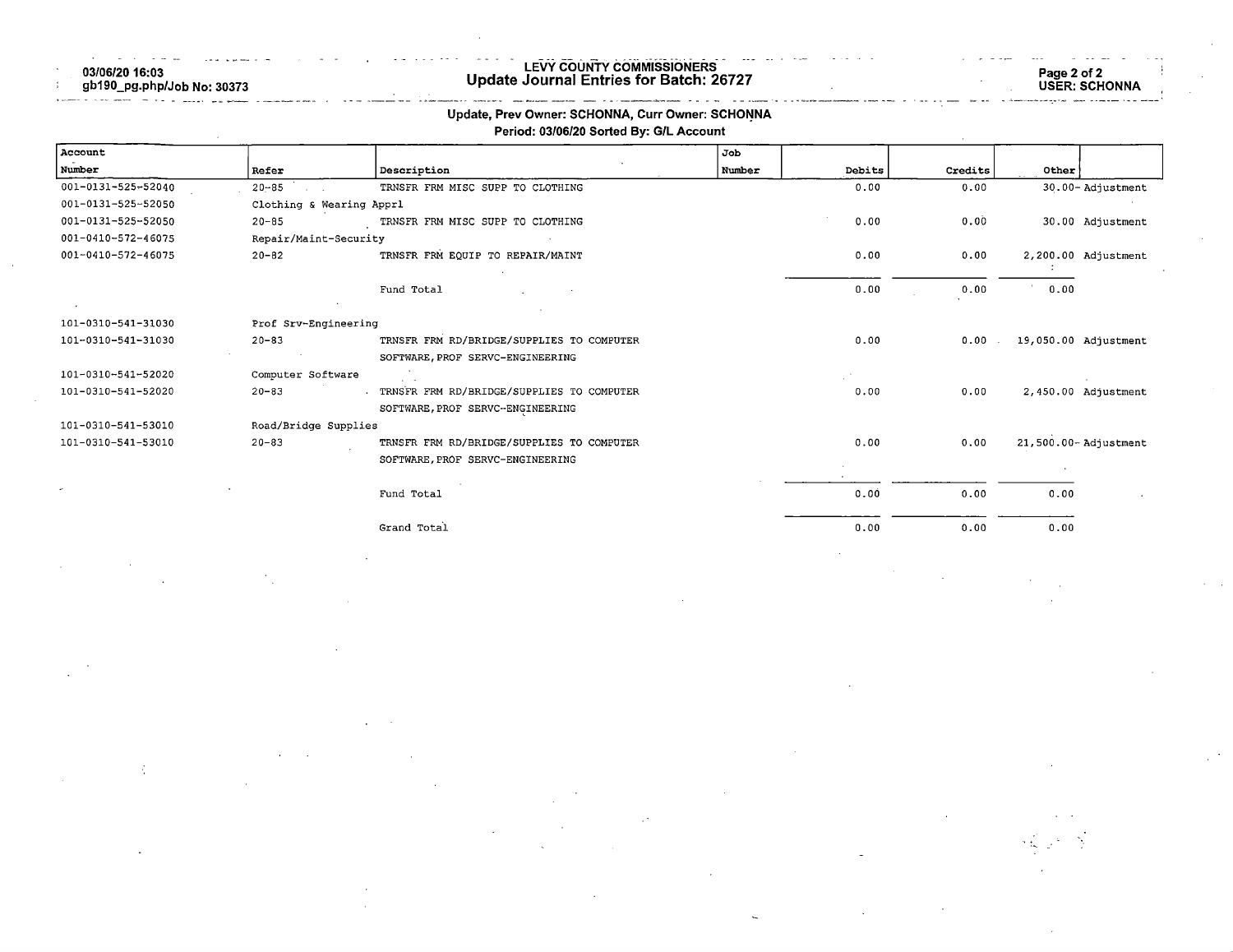$\frac{1}{\tau}$  $\ddot{\phantom{a}}$ 

## LEVY BOCC BUDGET AMENDMENT FORM

Email to: LEVYFINANCE@LEVYCLERK.COM

|                                                           |                                                                            | One-Time or Recurring? |
|-----------------------------------------------------------|----------------------------------------------------------------------------|------------------------|
| Requesting<br>Department / Office:                        | 0108 HUMAN RESOURCES                                                       | One-time               |
| Explanation/<br>Description:                              | Move Money between lines; Award pins                                       |                        |
|                                                           |                                                                            | Grant Match?           |
| SOURCE of Funds<br>and Required<br><b>APPROVAL</b> level: | Reducing Expenses (Same Dept & Category) - Dept Head<br>Approval           | NO.                    |
|                                                           | NOTE ALL COMMITMENTS RECURRING MULTIPLE FISCAL YEARS REQUIRE BOCC APPROVAL | Approved?              |
| <b>BOCC Meeting Date</b><br>(if Necessary)                |                                                                            |                        |
|                                                           |                                                                            |                        |

|                    | BUDGET AMENDMENT DETAIL |                     |
|--------------------|-------------------------|---------------------|
| Account Number     | Description             | Increase (Decrease) |
| 001-0108-513-52300 | Equipment under \$1000  | (800)               |
| 001-0108-513-52040 | Miscellaneous Supplies  | 800                 |

|                         | Net Increase (Decrease) in USES: \$               |                     |  |  |  |  |
|-------------------------|---------------------------------------------------|---------------------|--|--|--|--|
|                         | ADDITIONAL REVENUES/SOURCES ONLY IN THIS SECTION: |                     |  |  |  |  |
| <b>Account Number</b>   | Description                                       | Increase (Decrease) |  |  |  |  |
|                         |                                                   |                     |  |  |  |  |
|                         |                                                   |                     |  |  |  |  |
|                         |                                                   |                     |  |  |  |  |
|                         |                                                   |                     |  |  |  |  |
|                         | Net Increase (Decrease) in SOURCES: \$            |                     |  |  |  |  |
|                         | DOES BUDGET AMENDMENT BALANCE?                    |                     |  |  |  |  |
| DEPARTMENT              |                                                   |                     |  |  |  |  |
| HEAD:                   | Joonee Wince                                      |                     |  |  |  |  |
|                         |                                                   |                     |  |  |  |  |
| <b>COUNTY</b>           |                                                   |                     |  |  |  |  |
| COORDINATOR:            |                                                   |                     |  |  |  |  |
|                         |                                                   |                     |  |  |  |  |
| <b>CLERK OR FINANCE</b> |                                                   |                     |  |  |  |  |
| OFFICER                 |                                                   |                     |  |  |  |  |

32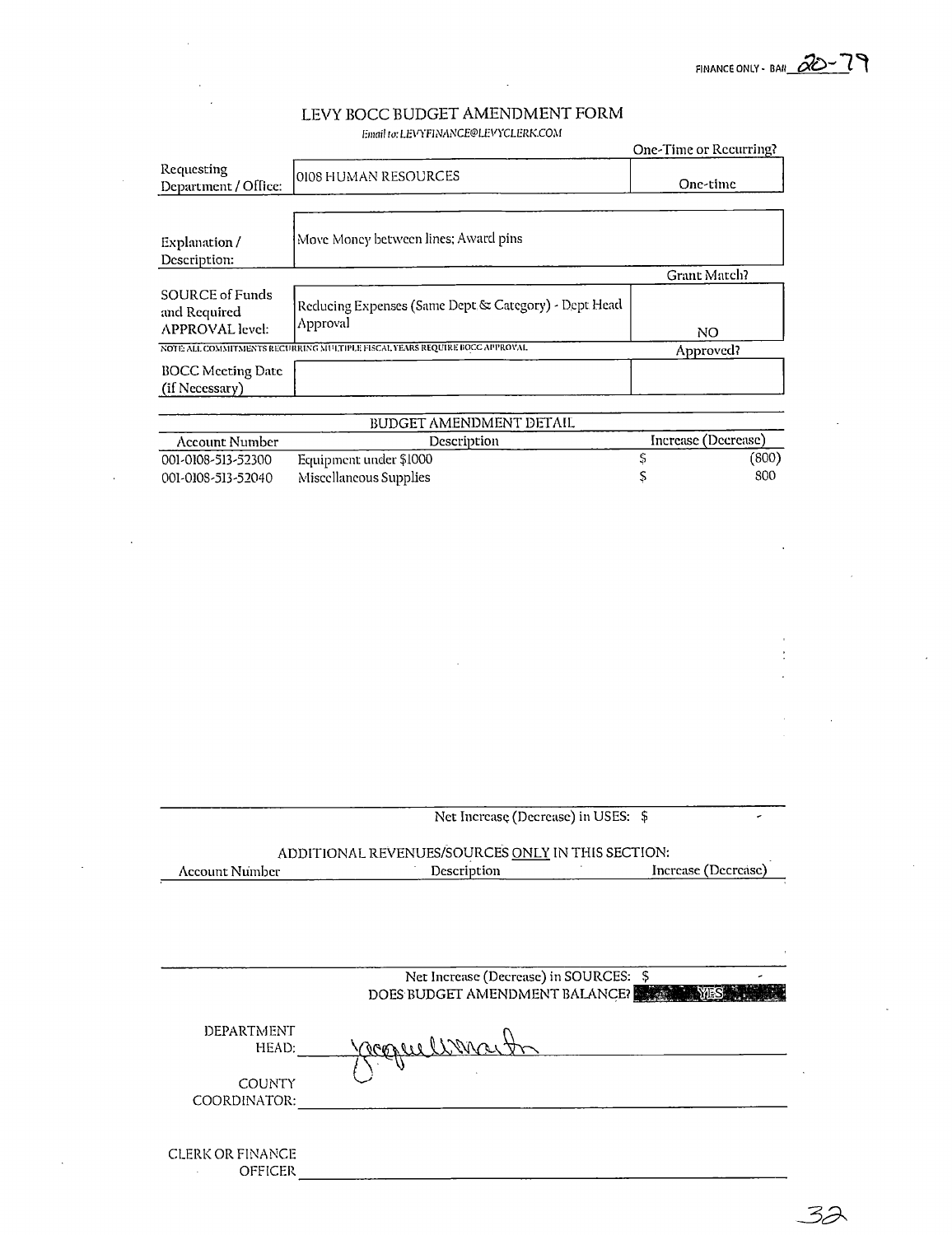o - •- o oo

# LEVY BOCC BUDGET AMENDMENT FORM

Email to; L£VYFINANCE@LEVYCLERKCOM

|                                                                  |                                                                             | One-Time or Recurring? |
|------------------------------------------------------------------|-----------------------------------------------------------------------------|------------------------|
| Requesting<br>Department / Office:                               | 0115 LEGAL DEPT                                                             | One-time               |
|                                                                  |                                                                             |                        |
| Explanation /<br>Description:                                    | Line Item Transfer                                                          |                        |
|                                                                  |                                                                             | Grant Match?           |
| <b>SOURCE of Funds</b><br>and Required<br><b>APPROVAL</b> level: |                                                                             | $\sim$ NO              |
|                                                                  | NOTE: ALL COMMITMENTS RECURRING MULTIPLE FISCAL YEARS REQUIRE BOCC APPROVAL | Approved?              |
| <b>BOCC Meeting Date</b><br>(if Necessary)                       |                                                                             |                        |
|                                                                  |                                                                             |                        |
|                                                                  | BUDGET AMENDMENT DETAIL                                                     |                        |
| <b>Account Number</b>                                            | Description                                                                 | Increase (Decrease)    |
| 001-0115-514-31110                                               | Prof Srv-Attorneys                                                          | (1,000)                |
| 001-0115-514-52040                                               | Miscellaneous Supplies                                                      | 1,000.                 |
|                                                                  |                                                                             |                        |
|                                                                  |                                                                             |                        |

Net Increase (Decrease) in USES: \$

ADDITIONAL REVENUES/SOURCES ONLY IN THIS SECTION:

| <b>Account Number</b>                                  | Description                            | Increase (Decrease) |
|--------------------------------------------------------|----------------------------------------|---------------------|
|                                                        |                                        |                     |
|                                                        | Net Increase (Decrease) in SOURCES: \$ |                     |
|                                                        | DOES BUDGET AMENDMENT BALANCE?         |                     |
| DEPARTMENT<br>HEAD: /<br><b>COUNTY</b><br>COORDINATOR: | Brown                                  |                     |
| <b>CLERK OR FINANCE</b><br><b>OFFICER</b>              |                                        |                     |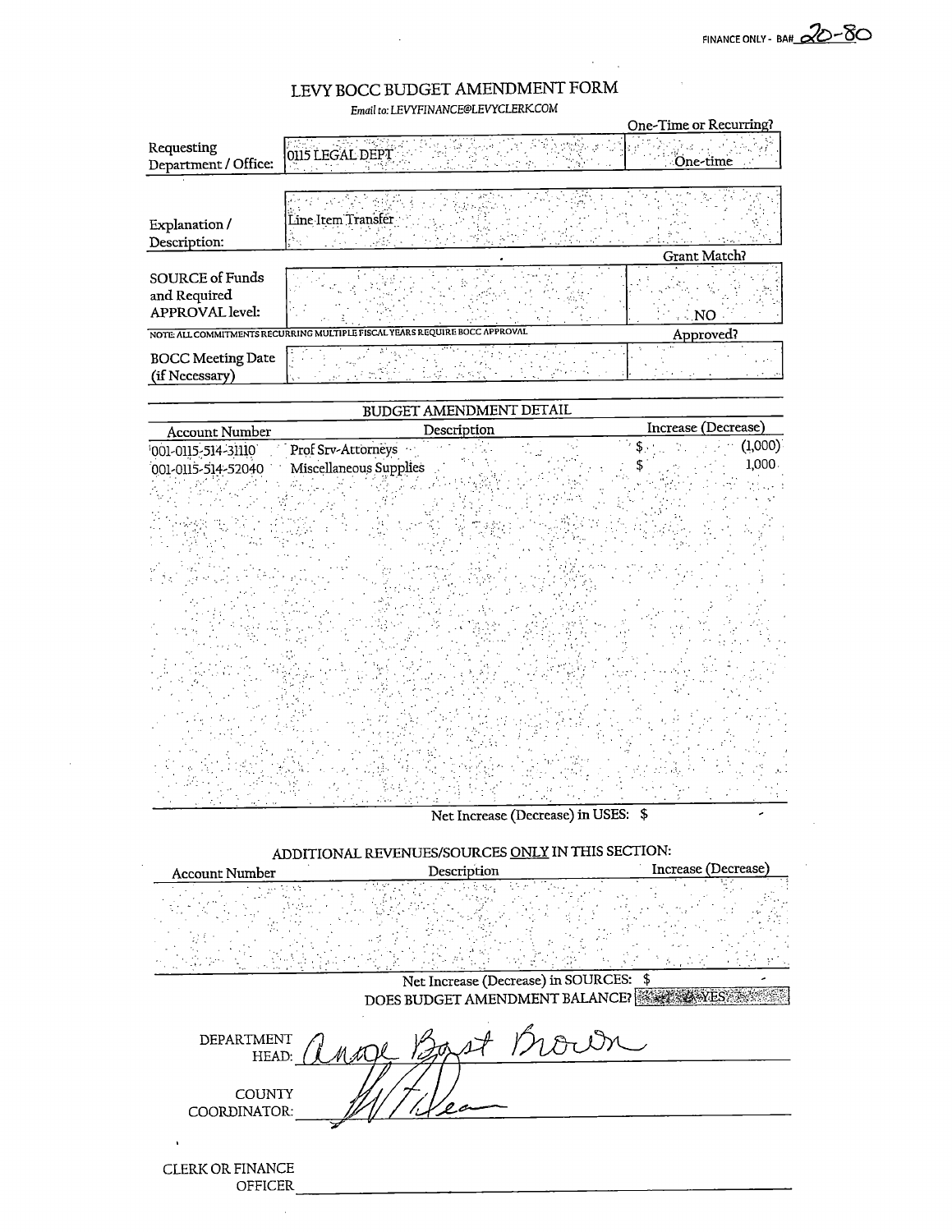XI FINANCE ONLY - BAIL

Email to: LEVYFINANCE@LEVYCLERK.COM

|                                                    |                                                                                                                                                 | One-Time or Recurring?   |       |
|----------------------------------------------------|-------------------------------------------------------------------------------------------------------------------------------------------------|--------------------------|-------|
| Requesting<br>Department / Office:                 | 0112 COUNTY COMMUNICATIONS                                                                                                                      | One-time                 |       |
| Explanation /                                      | TRANSFER EUNDS FOR EXPENSES                                                                                                                     |                          |       |
| Description:                                       |                                                                                                                                                 | <b>Grant Match?</b>      |       |
| SOURCE of Funds<br>and Required<br>APPROVAL level: | Reducing Expenses (Same Dept'& Category) · Dept Head<br>Approval<br>NOTE ALL COMMITME VES REGURRING MULTIPLE PISCAL YFARS REQUIRE BOOK APPROVAL | NO.<br>Approved?         |       |
|                                                    |                                                                                                                                                 |                          |       |
| <b>BOCC Meeting Date</b><br>(if Necessary)         |                                                                                                                                                 |                          |       |
|                                                    | <b>BUDGET AMENDMENT DETAIL</b>                                                                                                                  |                          |       |
| <b>Account Number</b>                              | Description                                                                                                                                     | Increase (Decrease)      |       |
| 001-0112-525-56-101                                | EQUIPMENT SIK < S5K                                                                                                                             | $\overline{\mathcal{S}}$ | (150) |
| 001-0112-525-52300                                 | EQUIPMENT UNDER SIK-                                                                                                                            | \$.,                     | 150   |
|                                                    |                                                                                                                                                 |                          |       |
|                                                    |                                                                                                                                                 |                          |       |
|                                                    |                                                                                                                                                 |                          |       |
|                                                    |                                                                                                                                                 |                          |       |
|                                                    |                                                                                                                                                 |                          |       |
|                                                    |                                                                                                                                                 |                          |       |
|                                                    |                                                                                                                                                 |                          |       |
|                                                    | Net Increase (Decrease) in USES: S                                                                                                              |                          |       |
|                                                    |                                                                                                                                                 |                          |       |
| Account Number                                     | ADDITIONAL REVENUES/SOURCES ONLY IN THIS SECTION:<br><b>Description</b>                                                                         | . Increase (Decrease)    |       |
|                                                    |                                                                                                                                                 |                          |       |
|                                                    |                                                                                                                                                 |                          |       |
|                                                    |                                                                                                                                                 |                          |       |
|                                                    | Net Increase (Decrease) in SOURCES: \$<br>DOES BUDGET AMENDMENT BALANCE?                                                                        |                          |       |
| DEPARTMENT<br>HEAD:                                |                                                                                                                                                 |                          |       |
| COUNTY<br>COORDINATOR:                             |                                                                                                                                                 |                          |       |
|                                                    |                                                                                                                                                 |                          |       |
| <b>CLERK OR FINANCE</b><br><b>OFFICER</b>          |                                                                                                                                                 |                          |       |
|                                                    |                                                                                                                                                 |                          |       |

 $\bar{z}$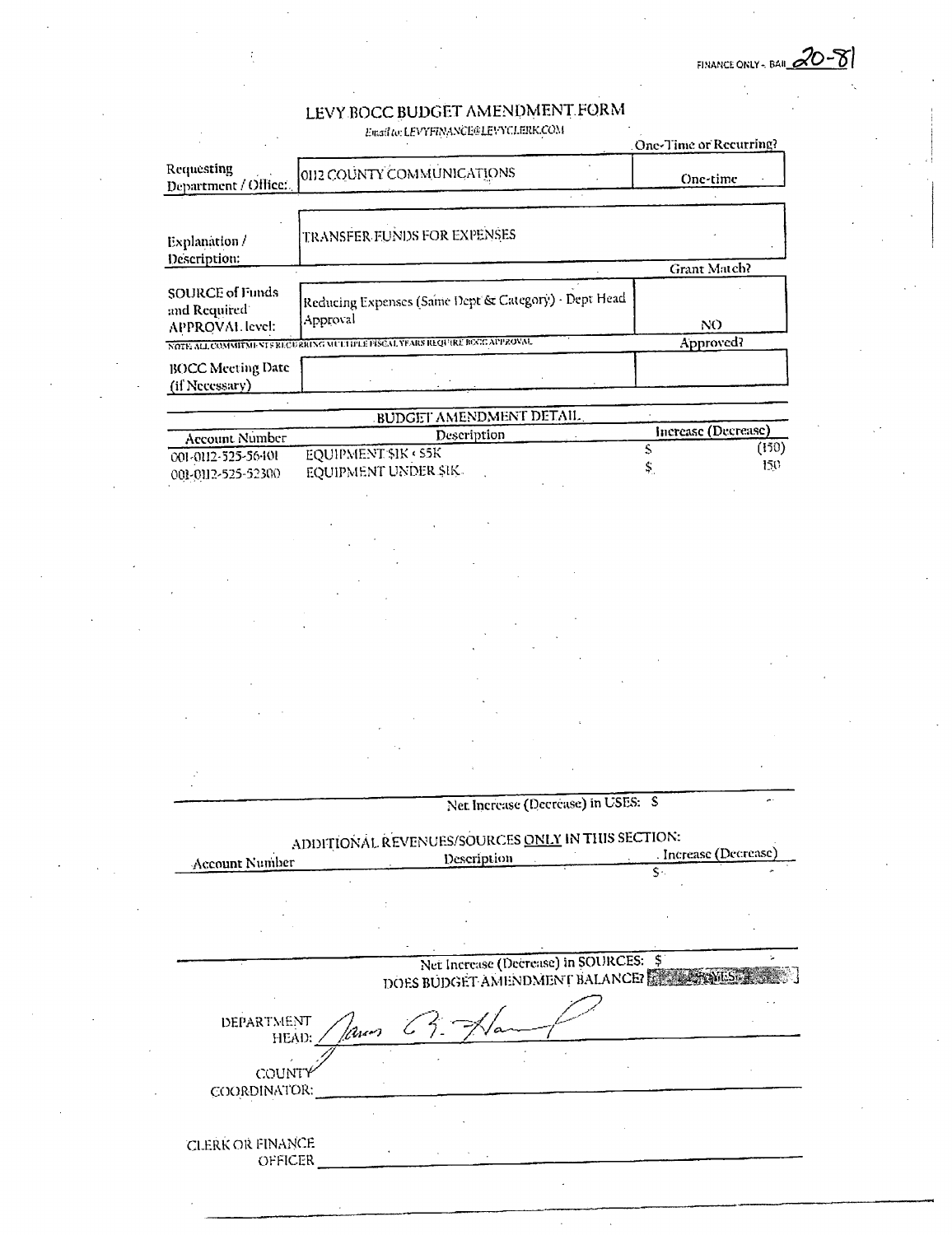Email to: LEVYFINANCE@LEVYCLERK.COM

|                                                    |                                                                                        | One-Time or Recurring? |         |
|----------------------------------------------------|----------------------------------------------------------------------------------------|------------------------|---------|
| Requesting<br>Department / Office:                 | 0106 GENERAL OPERATIONS                                                                | One-time               |         |
|                                                    |                                                                                        |                        |         |
| Explanation /<br>Description:                      | Move money between Lines/Crossing Departments - Security Cameras Blue Springs          |                        |         |
|                                                    |                                                                                        | Grant Match?           |         |
| SOURCE of Funds<br>and Required<br>APPROVAL level: | Reducing Expenses (Inter-Department) - Dept Head(s)<br>AND County Coordinator Approval | NO                     |         |
|                                                    | NOTE ALL COMMITMENTS RECURRING MULTIPLE FISCAL YEARS REQUIRE BOCC APPROVAL             | Approved?              |         |
| <b>BOCC Meeting Date</b><br>(if Necessary)         |                                                                                        |                        |         |
|                                                    | BUDGET AMENDMENT DETAIL                                                                |                        |         |
| Account Number                                     | Description                                                                            | Increase (Decrease)    |         |
| 001-0106-519-64010                                 | Equipment                                                                              | Ş                      | (2,200) |
| 001-0410-572-46075                                 | Repair/Maint                                                                           | Ş                      | 2,200   |
|                                                    |                                                                                        |                        |         |
|                                                    |                                                                                        |                        |         |
|                                                    |                                                                                        |                        |         |
|                                                    |                                                                                        |                        |         |
|                                                    |                                                                                        |                        |         |
|                                                    |                                                                                        |                        |         |
|                                                    |                                                                                        |                        |         |
|                                                    |                                                                                        |                        |         |
|                                                    |                                                                                        |                        |         |
|                                                    |                                                                                        |                        |         |
|                                                    |                                                                                        |                        |         |
|                                                    |                                                                                        |                        |         |
|                                                    |                                                                                        |                        |         |
|                                                    |                                                                                        |                        |         |
|                                                    | Net Increase (Decrease) in USES: \$                                                    |                        |         |
|                                                    | ADDITIONAL REVENUES/SOURCES ONLY IN THIS SECTION:                                      |                        |         |
| <b>Account Number</b>                              | Description                                                                            | Increase (Decrease)    |         |
|                                                    |                                                                                        |                        |         |
|                                                    |                                                                                        |                        |         |
|                                                    |                                                                                        |                        |         |
|                                                    |                                                                                        |                        |         |
|                                                    | Net Increase (Decrease) in SOURCES: \$                                                 |                        |         |
|                                                    | DOES BUDGET AMENDMENT BALANCE?                                                         | <b>YES</b>             |         |
| DEPARTMENT<br>HEAD:                                |                                                                                        |                        |         |
|                                                    |                                                                                        |                        |         |
| COUNTY                                             |                                                                                        |                        |         |
| COORDINATOR:                                       |                                                                                        |                        |         |
|                                                    |                                                                                        |                        |         |
| CLERK OR FINANCE                                   |                                                                                        |                        |         |
| OFFICER                                            |                                                                                        |                        |         |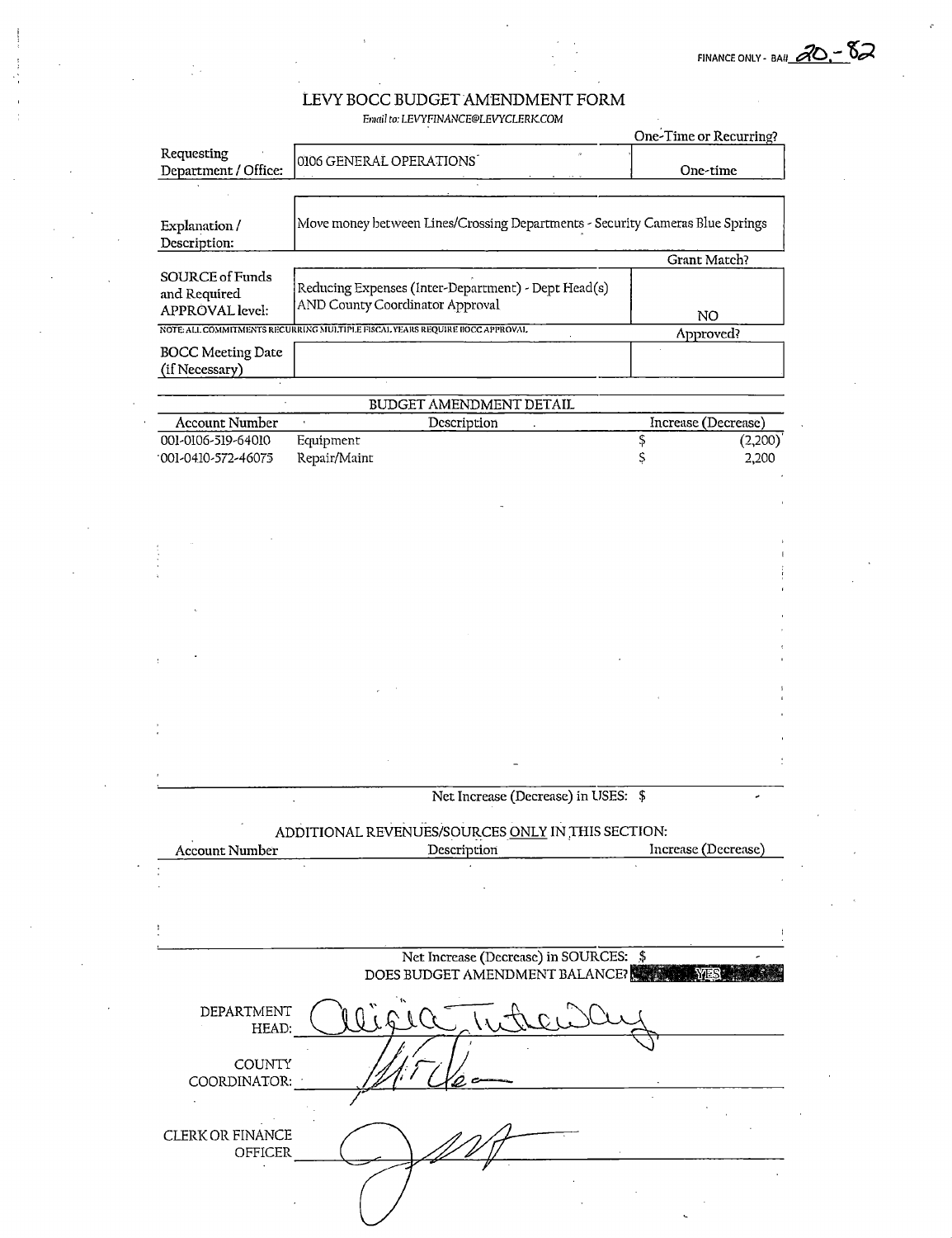FINANCE ONLY - BAH

limall to: l.EVYFlNANCE@LEnVLERK.COM

|                                                                  |                                                                                       | <b>One-Time or Recurring?</b> |                 |
|------------------------------------------------------------------|---------------------------------------------------------------------------------------|-------------------------------|-----------------|
| Requesting<br>Department / Office:                               | 0310 ROAD DEPT                                                                        | One-time                      |                 |
|                                                                  |                                                                                       |                               |                 |
| <b>Explanation</b> /<br>Description:                             | Balance Line Item/Increase Item to Pay Funds                                          |                               |                 |
|                                                                  |                                                                                       | <b>Grant Match?</b>           |                 |
| <b>SOURCE of Funds</b><br>and Required<br><b>APPROVAL</b> level: | Reducing Expenses (Same Dept & Category) - Dept Head<br>Approval                      |                               |                 |
|                                                                  | NOTE: ALL COMMITMENTS RECURRING MULTIPLE FISCAL YEARS REQUIRE BOCC APPROVAL           | <b>NO</b><br>Approved?        |                 |
| <b>BOCC Meeting Date</b><br>(if Necessary)                       |                                                                                       |                               |                 |
|                                                                  |                                                                                       |                               |                 |
|                                                                  | <b>BUDGET AMENDMENT DETAIL</b>                                                        |                               |                 |
| <b>Account Number</b><br>101-0310-541-53010                      | Description<br>RD/BRIDGE/SUPPLIES                                                     | Increase (Decrease)<br>\$     |                 |
| 101-0310-541-52020                                               | <b>COMPUTER SOFTWARE</b>                                                              |                               | (21, 500)       |
| 101-0310-541-31030                                               | PROF-SERV/ENGINEERING                                                                 | \$<br>\$                      | 2,450<br>19,050 |
|                                                                  |                                                                                       |                               |                 |
|                                                                  |                                                                                       |                               |                 |
|                                                                  |                                                                                       |                               |                 |
|                                                                  |                                                                                       |                               |                 |
|                                                                  |                                                                                       |                               |                 |
|                                                                  |                                                                                       |                               |                 |
|                                                                  |                                                                                       |                               |                 |
|                                                                  |                                                                                       |                               |                 |
|                                                                  |                                                                                       |                               |                 |
|                                                                  |                                                                                       |                               |                 |
|                                                                  |                                                                                       |                               |                 |
|                                                                  |                                                                                       |                               |                 |
|                                                                  |                                                                                       |                               |                 |
|                                                                  |                                                                                       |                               |                 |
|                                                                  |                                                                                       |                               |                 |
|                                                                  |                                                                                       |                               |                 |
|                                                                  | Net Increase (Decrease) in USES: \$                                                   |                               |                 |
| <b>Account Number</b>                                            | <b>ADDITIONAL REVENUES/SOURCES <u>ONLY</u> IN THIS SECTION:</b><br><b>Description</b> | <b>Increase (Decrease)</b>    |                 |
|                                                                  |                                                                                       |                               |                 |
|                                                                  |                                                                                       |                               |                 |
|                                                                  |                                                                                       |                               |                 |
|                                                                  |                                                                                       |                               |                 |
|                                                                  |                                                                                       |                               |                 |
|                                                                  | Net-Increase (Decrease) in SOURCES: \$                                                |                               |                 |
|                                                                  | DOES BUDGET AMENDMENT BALANCE?                                                        | YES                           |                 |
| <b>DEPARTMENT</b>                                                |                                                                                       |                               |                 |
| HEAD:                                                            |                                                                                       |                               |                 |
|                                                                  |                                                                                       |                               |                 |
| <b>COUNTY</b>                                                    |                                                                                       |                               |                 |
| COORDINATOR:                                                     |                                                                                       |                               |                 |
|                                                                  |                                                                                       |                               |                 |
|                                                                  |                                                                                       |                               |                 |
| <b>CLERK OR FINANCE</b>                                          |                                                                                       |                               |                 |
| <b>OFFICER</b>                                                   |                                                                                       |                               |                 |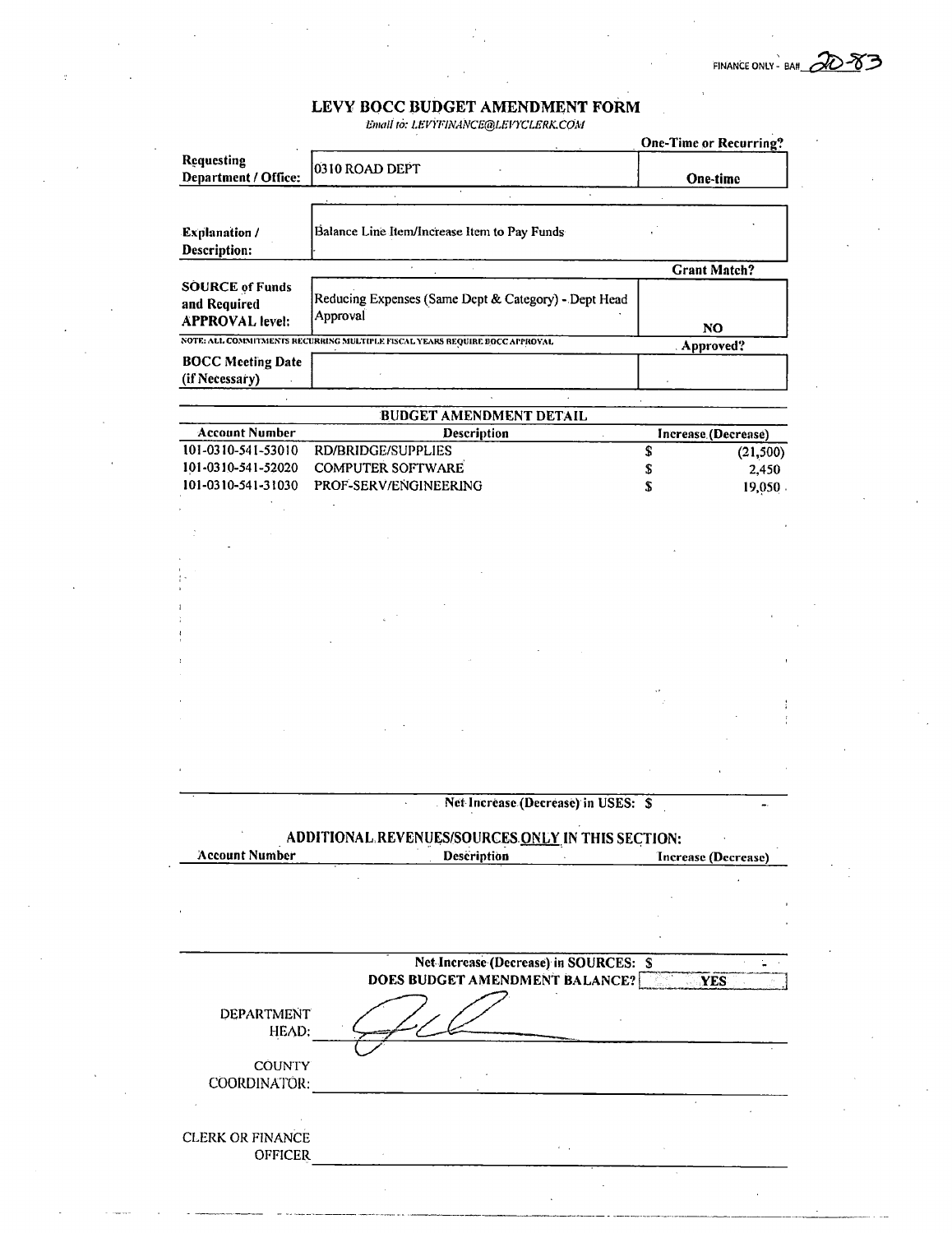$\omega$ 

### LEVY BOCC BUDGET AMENDMENT FORM

|                          | Email to: LEVYFINANCE@LEVYCLERK.COM                                         |                        |
|--------------------------|-----------------------------------------------------------------------------|------------------------|
|                          |                                                                             | One-Time or Recurring? |
| Requesting               |                                                                             |                        |
| Department / Office:     | 0124 CODE ENFORCEMENT<br>- 4                                                |                        |
|                          |                                                                             |                        |
|                          |                                                                             |                        |
| Explanation /            | <b>Transfer Funds to GL Account</b>                                         |                        |
| Description:             |                                                                             |                        |
|                          |                                                                             | Grant Match?           |
| SOURCE of Funds          |                                                                             |                        |
| and Required             | Reducing Expenses (Same Dept & Category) - Dept Head                        |                        |
| <b>APPROVAL</b> level:   | Approval                                                                    |                        |
|                          |                                                                             |                        |
|                          | NOTE: ALL COMMITMENTS RECURRING MULTIPLE FISCAL YEARS REQUIRE BOCC APPROVAL | Approved?              |
| <b>BOCC Meeting Date</b> |                                                                             |                        |
| (if Necessary)           |                                                                             |                        |
|                          |                                                                             |                        |
|                          | <b>BUDGET AMENDMENT DETAIL</b>                                              |                        |
| <b>Account Number</b>    | Description                                                                 | Increase (Decrease)    |
| 001-0124-524-52040       | Miscellaneous Supplies                                                      | \$<br>400              |
| 001-0124-524-49020       | Comm/Fees/Cost-Legal Adv.                                                   | (500)                  |
| 001-0124-524-46100       | Repair/aint-Automotive                                                      | (300)                  |
| 001-0124-524-51010       | Office Supplies                                                             | $-300$                 |
| 001-0124-524-47010       | Printing & Binding                                                          | 100                    |
|                          |                                                                             |                        |
|                          |                                                                             |                        |
|                          |                                                                             |                        |
|                          |                                                                             |                        |
|                          |                                                                             |                        |
|                          |                                                                             |                        |
|                          |                                                                             |                        |
|                          |                                                                             |                        |
|                          |                                                                             |                        |
|                          |                                                                             |                        |
|                          |                                                                             |                        |
|                          |                                                                             |                        |
|                          |                                                                             |                        |
|                          |                                                                             |                        |
|                          |                                                                             |                        |
|                          |                                                                             |                        |

Net Increase (Decrease) in USES: \$

|                                    | ADDITIONAL REVENUES/SOURCES ONLY IN THIS SECTION: |                     |
|------------------------------------|---------------------------------------------------|---------------------|
| Account Number                     | Description                                       | Increase (Decrease) |
|                                    |                                                   |                     |
|                                    | Net Increase (Decrease) in SOURCES: \$            |                     |
| DEPARTMENT<br>HEAD.                | DOES BUDGET AMENDMENT BALANCE?                    |                     |
| <b>COUNTY</b>                      |                                                   |                     |
| COORDINATOR:                       |                                                   |                     |
| <b>CLERK OR FINANCE</b><br>OFFICER |                                                   |                     |

 $\ddot{\phantom{1}}$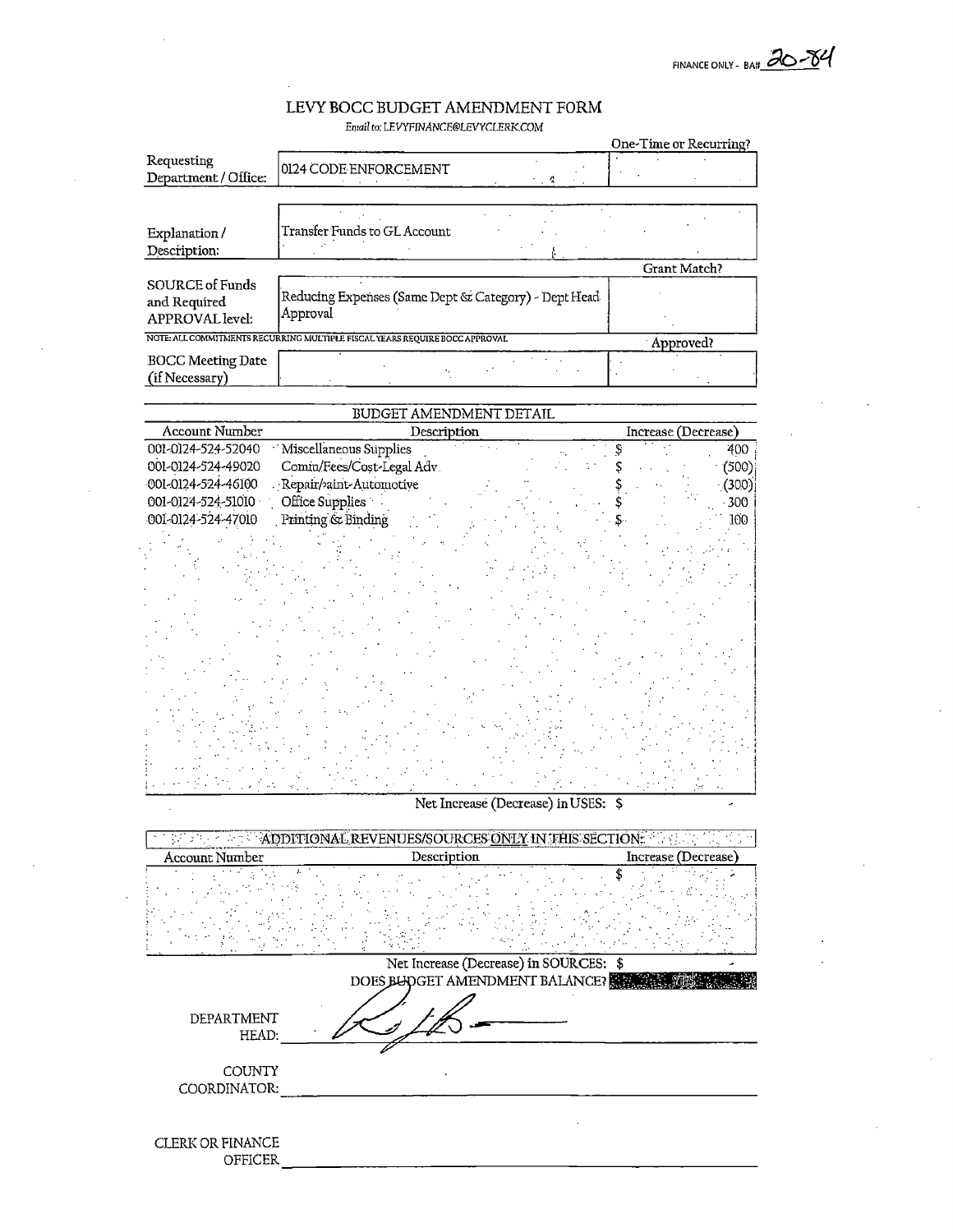FINANCE ONLY - BAN 20-55

|                                                           | Email to: LEVYFINANCE@LEVYCLERK.COM                                        |                           |                         |
|-----------------------------------------------------------|----------------------------------------------------------------------------|---------------------------|-------------------------|
|                                                           |                                                                            | One-Time or Recurring?    |                         |
| Requesting<br>Department / Office:                        | 0131 EMERGENCY MANAGEMENT                                                  | One-time                  |                         |
|                                                           |                                                                            |                           |                         |
| Explanation /<br>Description:                             | <b>Balance Account</b>                                                     |                           |                         |
|                                                           |                                                                            | Grant Match?              |                         |
| <b>SOURCE of Funds</b><br>and Required<br>APPROVAL level: | Reducing Expenses (Same Dept & Category) - Dept Head<br>Approval           | N <sub>O</sub>            |                         |
|                                                           | NOTE ALL COMMITMENTS RECURRING MULTIPLE FISCAL YEARS REQUIRE BOCC APPROVAL | Approved?                 |                         |
| <b>BOCC Meeting Date</b><br>(if Necessary)                |                                                                            |                           |                         |
|                                                           |                                                                            |                           |                         |
| <b>Account Number</b>                                     | BUDGET AMENDMENT DETAIL                                                    |                           |                         |
| (001-0131-525-52050                                       | Description<br>Clothing & Wearing Apprl.                                   | Increase (Decrease)<br>\$ |                         |
| 001-0131-525-52040                                        | Miscellaneous Supplies                                                     | \$                        | 30 <sup>1</sup><br>(30) |
|                                                           |                                                                            |                           |                         |
|                                                           |                                                                            |                           |                         |
|                                                           |                                                                            |                           |                         |
|                                                           |                                                                            |                           |                         |
|                                                           |                                                                            |                           |                         |
|                                                           |                                                                            |                           |                         |
|                                                           |                                                                            |                           |                         |
|                                                           |                                                                            |                           |                         |
|                                                           |                                                                            |                           |                         |
|                                                           |                                                                            |                           |                         |
|                                                           |                                                                            |                           |                         |
|                                                           |                                                                            |                           |                         |
| 8- 1880 BBI                                               |                                                                            |                           |                         |
|                                                           |                                                                            |                           |                         |
|                                                           |                                                                            |                           |                         |
|                                                           |                                                                            |                           |                         |
|                                                           |                                                                            |                           |                         |
|                                                           |                                                                            |                           |                         |
|                                                           | Net Increase (Decrease) in USES: \$                                        |                           |                         |
|                                                           | <b>ADDITIONAL REVENUES/SOURCES ONLY IN THIS SECTION:</b>                   |                           |                         |
| <b>Account Number</b>                                     | Description                                                                | Increase (Decrease)       |                         |
|                                                           |                                                                            | \$                        |                         |
|                                                           |                                                                            |                           |                         |
|                                                           |                                                                            |                           |                         |
|                                                           |                                                                            |                           |                         |
|                                                           | Net Increase (Decrease) in SOURCES: \$                                     |                           |                         |
|                                                           | DOES BUDGET AMENDMENT BALANCE?                                             |                           |                         |
|                                                           |                                                                            |                           |                         |
| DEPARTMENT<br>HEAD:                                       | WMD 21<br>! She                                                            |                           |                         |
|                                                           |                                                                            |                           |                         |
| COUNTY                                                    |                                                                            |                           |                         |
| COORDINATOR:                                              |                                                                            |                           |                         |

CLERK OR FINANCE OFFICER